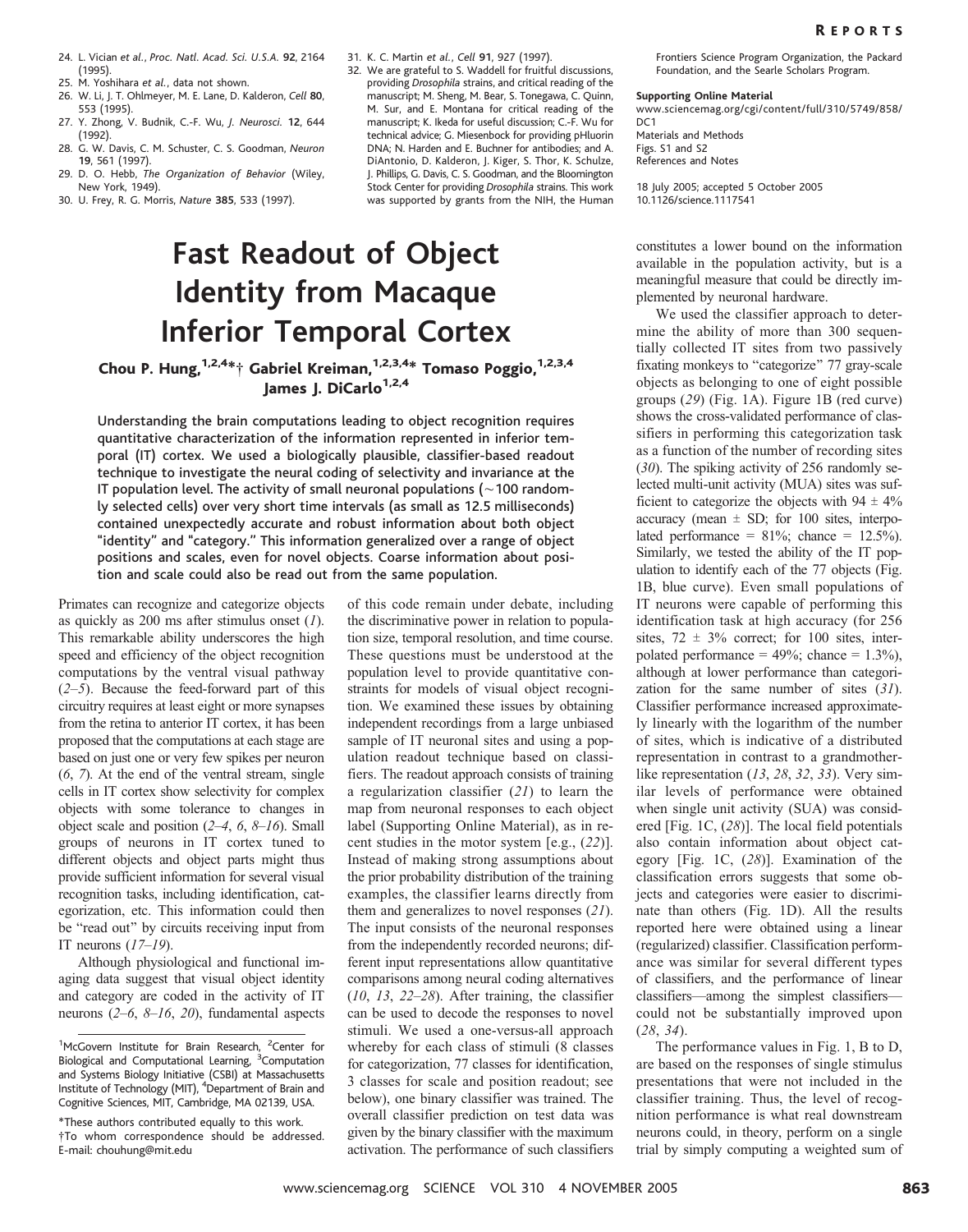### **REPORTS**

Fig. 1. Accurate readout of object category and identity from IT population activity. (A) Example of multi-unit spiking responses of 3 independently recorded sites to 5 of the 77 objects. Rasters show spikes in the 200 ms after stimulus onset for 10 repetitions



(black bars indicate object presentation). (B) Performance of a linear classifier over the entire object set on test data (not used for training) as a function of the number of sites for reading out object category (red, chance  $= 12.5\%$ ) or identity (blue, chance  $= 1.3\%$ ). The input from each site was the spike count in consecutive 50-ms bins from 100 to 300 ms

after stimulus onset (28). Sequentially recorded sites were combined by assuming independence (Supporting Online Material). In this and subsequent figures, error bars show the SD for 20 random choices of the sites used for training; the dashed lines show chance levels, and the bars next to the dashed lines show the range of performances using the 200 ms before stimulus onset (control). (C) Categorization performance ( $n = 64$  sites, mean  $\pm$  SEM) for different data sources used as input to the classifier: multi-unit activity (MUA) as shown in (B), single-unit activity (SUA), and local field potentials (LFP, Supporting Online Material). (D) This confusion matrix describes the pattern of mistakes made by the classifier ( $n = 256$  sites). Each row indicates the actual category presented to the monkey (29), and each column indicates the classifier predictions (in color code).





spikes over a short time interval (100- to 300 ms interval divided into bins of 50 ms in this case)  $(11, 23, 24, 28)$ . This is notable considering the high trial-to-trial variability of cortical neurons (27). The IT population performance is also robust to biological noise sources such as neuronal death and failures in neurotransmitter release [fig.  $S1$ ,  $(35)$ ]. Although Fig. 1 (and most other decoding studies) assumes precise knowledge about stimulus onset time, this is not a limitation because we could also accurately read out stimulus onset time from the same IT population [fig. S5,  $(28)$ ].

A key computational difficulty of object recognition is that it requires both selectivity (different responses to distinct objects such as one face versus another face) and invariance to image transformations (similar responses to, e.g., rotations or translations of the same face)  $(8, 12, 17)$ . The main achievement of mammalian vision, and one reason why it is still so much better than computer vision algorithms, is the combination of high selectivity and robust invariance. The results in Fig. 1 demonstrate selectivity; the IT population can also support generalization over objects within predefined categories, suggesting that neuronal responses within a category are similar (36). We also explored the ability of the IT population to generalize recognition over changes in position and scale by testing 71 additional sites with the original 77 images and four transformations in position or scale. We could reliably classify (with less than 10% reduction in performance) the objects across these transformations even though the classifier only "saw" each object at one particular scale and position during training (Fig. 2). The "identification" performance also robustly generalized across position and scale (28). Neurons also showed scale and position invariance for novel objects not seen before (fig. S6). The IT population

Fig. 2. Invariance to scale and position changes. Classification performance (categorization,  $n = 64$  sites, chance  $= 12.5%$ ) when the classifier was trained on the responses to the 77 objects at a single scale and position (depicted for one object by ''TRAIN'') and performance was evaluated with spatially shifted or scaled versions of those objects (depicted for one object by ''TEST''). The classifier never ''saw'' the shifted/scaled versions during training. Time interval  $= 100$  to 300 ms after stimulus onset, bin size  $= 50$  ms. The left-most column shows the performance for training and testing on separate repetitions of the objects at the same standard position and scale (as in Fig. 1). The second bar shows the performance after training on the standard position and scale (scale  $= 3.4^{\circ}$ , center of gaze) and testing on



the shifted and scaled images of the 77 objects. Subsequent columns use different image scales and positions for training and testing.

representation is thus both selective and invariant in a highly nontrivial manner. That is, although neuronal population selectivity for objects could be obtained from areas like V1, this selectivity would not generalize over changes in, e.g., position (Supporting Online Material).

We studied the temporal resolution of the code by examining how classification per-

formance depended on the spike count bin size in the interval from 100 to 300 ms after stimulus onset (Supporting Online Material). We observed that bin sizes ranging from 12.5 through 50 ms yielded better performance than larger bin sizes (Fig. 3A). This does not imply that downstream neurons are simply integrating over 50-ms intervals or that no useful object information is contained in smaller time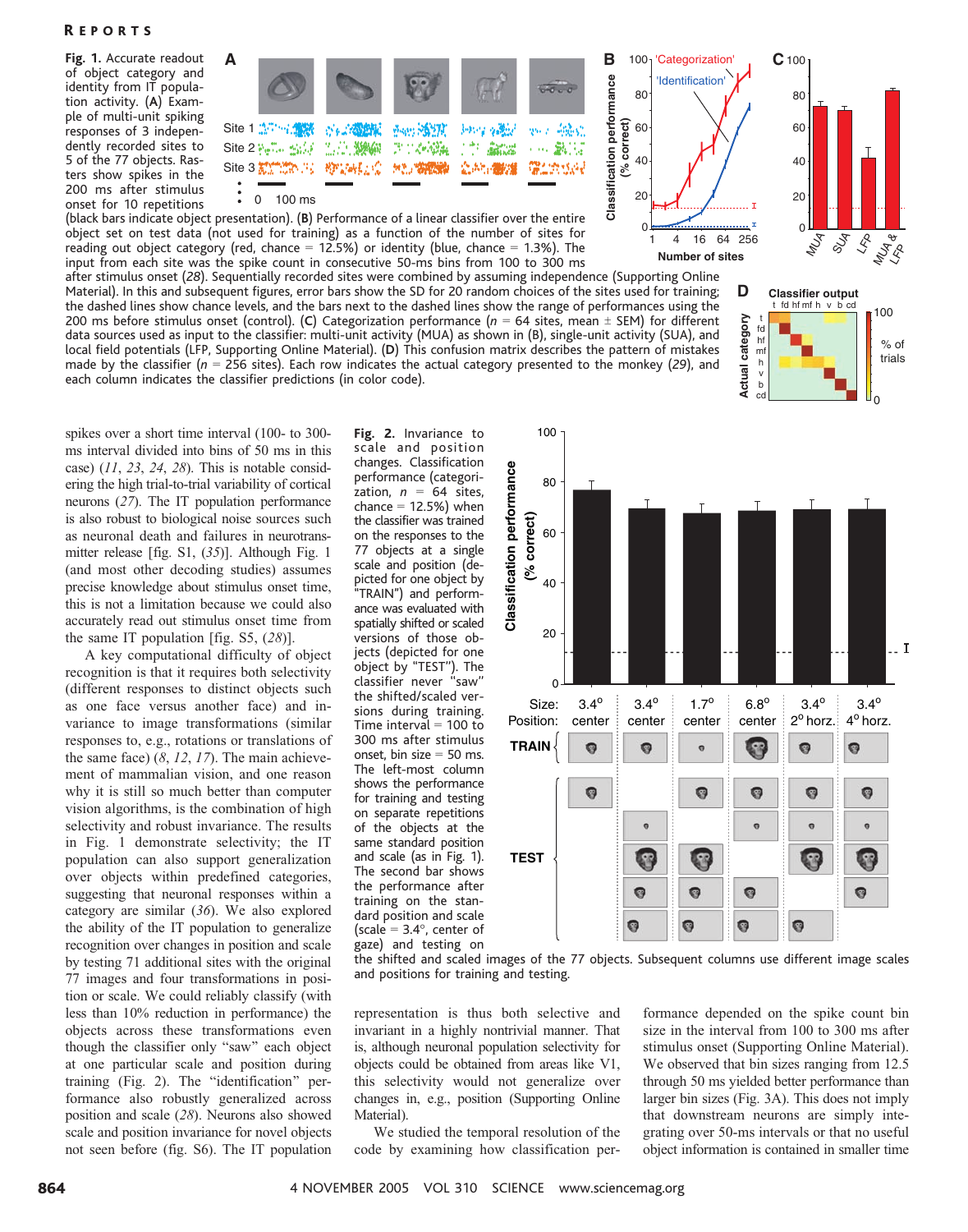

Fig. 3. Latency and time resolution of the neural code. (A) Classification performance ( $n = 128$ sites) as a function of the bin size (12.5 to 200 ms, i.e., temporal resolution) to count spikes within the 100- to 300-ms window after stimulus onset for categorization (red) and identification (blue). The same linear classifier as in Figs. 1 and 2 was used. (B) Classification performance ( $n = 256$ sites) using a single bin of 12.5 ms to train and test the classifier at different latencies from stimulus onset (x axis). The colors and conventions are as in Fig. 1B.

intervals. Indeed, we could decode object category at  $70 \pm 3\%$  accuracy using only the spikes contained in one single bin of 12.5-ms duration at 125-ms latency (Fig. 3B). Notably, this time bin typically contained zero to two spikes (0.18  $\pm$  0.26 spikes/bin, mean  $\pm$  SD). This shows that a few spikes from a small number of neurons (essentially a binary vector with either ones or zeros) are sufficient to encode "what" information in IT neurons within behaviorally relevant time scales.

What other "types" of information are carried in the IT population? Using the readout method, we compared the information available for "categorization" versus "identification" (18, 37, 38). The time course and temporal resolution did not depend strongly on the classification task (Fig. 3); the best sites for categorization overlapped the best sites for identification; the signal-to-noise ratios for categorization and identification were strongly correlated ( $r = 0.54$ ,  $p < 10^{-10}$ ); and the same randomly selected sites could be used for both tasks (28). The same IT neuronal population can thus be used by downstream neurons to perform tasks traditionally considered to be different (e.g., "categorization" versus "identification").

Although anterior IT cortex is generally regarded as the brain area at the top of the ventral "what" stream, the readout approach allowed us to examine the possibility that the IT population might contain useful information about object scale and position ("where"). Our observation that IT populations convey scale- and position-invariant object category and identity information (Fig. 2) might seem to suggest that object position information is lost in IT neurons. However, it is also possible to read out—at least coarsely—both object scale and position ("where" information) based on the activity of the same population, independent of identity or category, by training

the classifier to learn the map between neuronal responses and scale or position, irrespective of object identity (fig. S4A). Reading out object position or scale had a similar time course to the readout of object category (fig. S4B). There was little correlation between the ability of each IT site to signal scale/position versus object category information, suggesting that IT neurons encode both types of information (fig. S4C).

Our observations characterize the available information in IT for object recognition, but they do not necessarily imply that the brain utilizes exclusively the IT neurons (39) or the same coding schemes and algorithms that we have used for decoding. However, a linear classifier—which we found to be very close to optimal  $(34)$ —could be easily implemented in the brain by summating appropriately weighted inputs to downstream neurons. Thus, targets of IT [such as prefrontal cortex (PFC)^ could decode information over brief time intervals, using inputs from small neuronal populations (e.g.,  $\sim$ 100 neurons). It is conceivable that the dynamic setting of the synaptic weights from IT to PFC may switch between different tasks in PFC, reading out information from the same neuronal population in IT cortex  $(18)$ . In this perspective, some neurons in IT cortex would be similar to tuned units in a learning network, supporting a range of different recognition tasks including ''categorization" and "identification" in PFC  $(40)$ .

The approach described here can be used to characterize the information represented in a cortical area such as object identity in IT cortex (2–6, 8–11). Classifiers can be trained on any stimulus property and then tested to systematically examine putative neural codes for that stimulus information. Our results quantitatively show how targets of IT cortex may rapidly, accurately, and robustly perform tasks of categorization, identification, and readout

of scale and position based on the activity of small neuronal populations in IT cortex.

#### References and Notes

- 1. M. Fabre-Thorpe, G. Richard, S. J. Thorpe, Neuroreport 9, 303 (1998).
- 2. D. Perrett, J. Hietanen, M. Oeam, P. Benson, Philos. Trans. R. Soc. 355, 23 (1992).
- 3. N. K. Logothetis, D. L. Sheinberg, Annu. Rev. Neurosci. 19, 577 (1996).
- 4. K. Tanaka, Annu. Rev. Neurosci. 19, 109 (1996). 5. K. Grill-Spector, R. Malach, Annu. Rev. Neurosci. 27,
- 649 (2004).
- 6. C. Keysers, D. K. Xiao, P. Foldiak, D. I. Perret, J. Cogn. Neurosci. 13, 90 (2001).
- 7. R. vanRullen, S. Thorpe, Vision Res. 42, 2593 (2002).
- 8. E. Rolls, Curr. Opin. Neurobiol. 1, 274 (1991).
- 9. R. Desimone, T. Albright, C. Gross, C. Bruce, J. Neurosci. 4, 2051 (1984).
- 10. P. M. Gochin, M. Colombo, G. A. Dorfman, G. L. Gerstein, C. G. Gross, J. Neurophysiol. 71, 2325 (1994).
- 11. B. Richmond, R. Wurtz, T. Sato, J. Neurophysiol. 50, 1415 (1983).
- 12. N. K. Logothetis, J. Pauls, T. Poggio, Curr. Biol. 5, 552 (1995).
- 13. L. F. Abbott, E. T. Rolls, M. J. Tovee, Cereb. Cortex 6, 498 (1996).
- 14. S. L. Brincat, C. E. Connor, Nat. Neurosci. 7, 880 (2004). 15. M. Ito, H. Tamura, I. Fujita, K. Tanaka, J. Neurophysiol.
- 73, 218 (1995). 16. G. Wallis, E. T. Rolls, Prog. Neurobiol. 51, 167 (1997).
- 17. M. Riesenhuber, T. Poggio, Nat. Neurosci. 2, 1019 (1999).
- 18. D. Freedman, M. Riesenhuber, T. Poggio, E. Miller, Science 291, 312 (2001).
- 19. H. Tomita, M. Ohbayashi, K. Nakahara, I. Hasegawa, Y. Miyashita, Nature 401, 699 (1999).
- 20. A. Ishai, L. G. Ungerleider, A. Martin, J. L. Schouten, J. V. Haxby, Proc. Natl. Acad. Sci. U.S.A. 96, 9379 (1999).
- 21. T. Poggio, S. Smale, Notices Am. Math. Soc. 50, 537 (2003).
- 22. K. V. Shenoy et al., Neuroreport 14, 591 (2003).
- 23. L. F. Abbott, Q. Rev. Biophys. 27, 291 (1994)
- 24. R. deCharms, A. Zador, Annu. Rev. Neurosci. 23, 613 (2000).
- 25. A. S. Tolias, A. G. Siapas, S. M. Smirnakis, N. K. Logothetis, Soc. Neurosci. Abstr. 557.5 (2002).
- 26. A. Pouget, P. Dayan, R. Zemel, Annu. Rev. Neurosci. 26, 381 (2003).
- 27. C. Koch, Biophysics of Computation (Oxford Univ. Press, New York, 1999).
- 28. http://cbcl.mit.edu/software-datasets/kreiman/ fastreadout.html.
- 29. The eight groups used for categorization [toys (t), foods (fd), human faces (hf), monkey faces (mf), hand/body parts (h), vehicles (v), box outlines (b), cats/dogs (cd)] were defined before the experiments. Unsupervised clustering of neuronal responses yielded similar groups (28). Categorization became substantially worse upon arbitrarily defining these groups as sets of random objects (28). The discriminability for individual sites for passive and active viewing were similar (fig. S7, Supporting Online Material).
- 30. We assumed independence among neurons; this assumption should be revisited upon recording simultaneously from many neurons because correlations may contain additional information. Our estimate represents a lower bound on the information represented by small neuronal populations. However, even under these conditions, we obtain a high degree of accuracy [see also (41)].
- 31. Throughout the paper we randomly selected a given number of sites for decoding. The brain could be selectively wired such that targets of IT receive stronger input from the most relevant features. A simple feature selection step before the input to the classifier to select the sites with the highest signal-to-noise ratio (Supporting Online Material) showed that high performance levels could be achieved using a much smaller number of sites (fig. S2).
- 32. R. Quiroga, L. Reddy, G. Kreiman, C. Koch, I. Fried, Nature 435, 1102 (2005).
- 33. M. P. Young, S. Yamane, Science 256, 1327 (1992).
- 34. A linear classifier is given by  $y = sign[f(x)]$ , where y